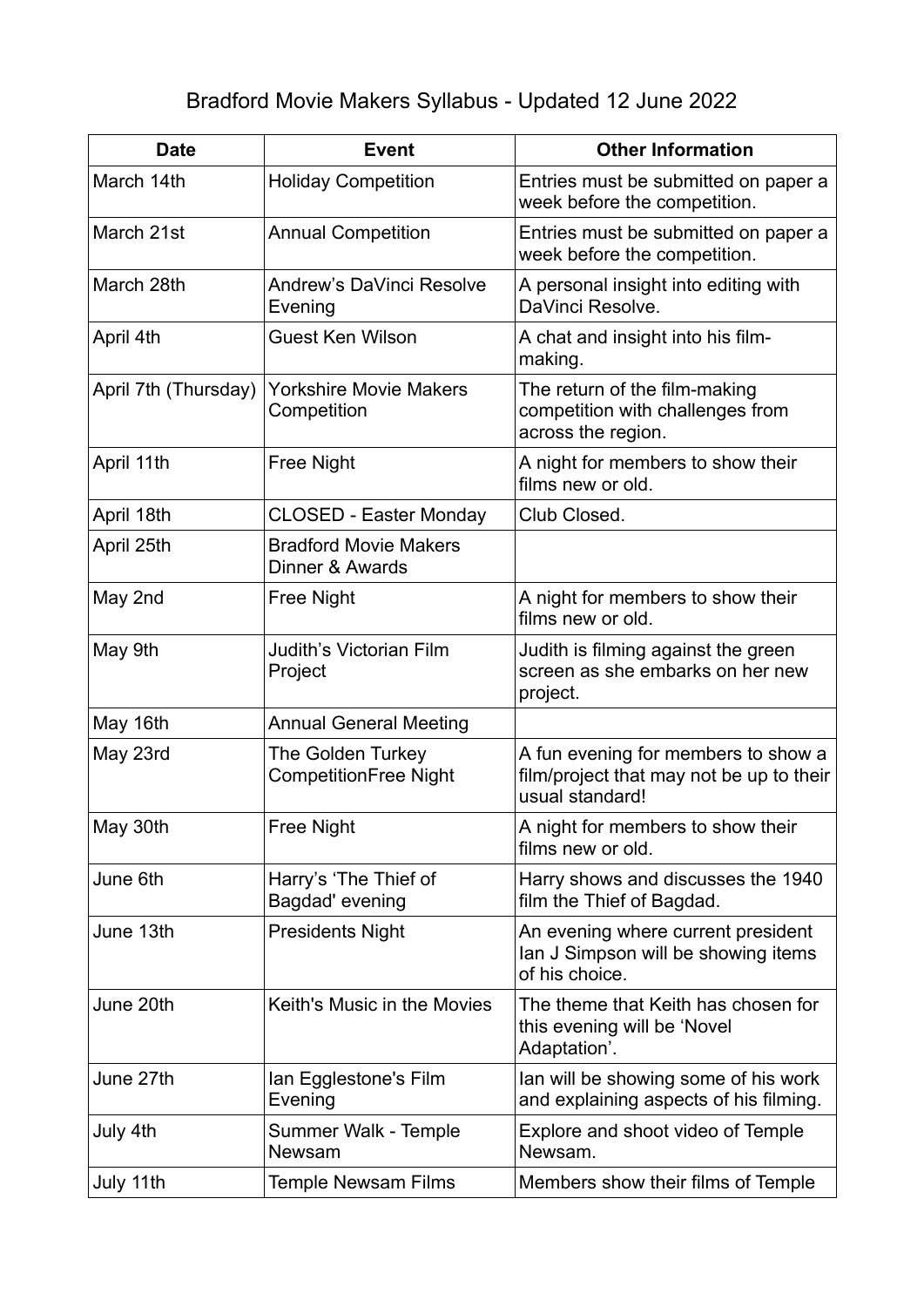| <b>Date</b>                      | <b>Event</b>                                                     | <b>Other Information</b>                                                                                                             |
|----------------------------------|------------------------------------------------------------------|--------------------------------------------------------------------------------------------------------------------------------------|
|                                  |                                                                  | Newsam.                                                                                                                              |
| July 18th                        | Summer Walk - Ogden<br>Waters                                    | Explore and shoot video of Ogden<br>Waters.                                                                                          |
| July 25th                        | <b>Ogden Waters Films</b>                                        | Members show their films of Ogden<br>Water.                                                                                          |
| July 31st (Sunday)               | <b>BMM 90th Birthday Party</b><br>Celebration                    | Celebrating 90 years since the<br><b>Bradford Cine Circle (Now Bradford</b><br>Movie Makers) first formed.                           |
| August 1st                       | <b>Garth's 'The Silver Screen'</b>                               | A showing of the film being made by<br>Garth (which includes many members<br>and aspects of BMM).                                    |
| August 7th<br>(Sunday)           | Edit in Camera - Haworth                                         | Shooting footage for our Edit in<br>Camera Competition in Haworth.                                                                   |
| August 15th                      | <b>Edit in Camera</b>                                            | Showing our Edit in Camera Haworth<br>films.                                                                                         |
| August 22nd                      | <b>Phil's Colour Correction</b><br><b>Tutorial</b>               | Phil will teach basic colour grading<br>techniques, including how to read<br>Waveform and Vector Scopes.                             |
| August 29th                      | 16mm Projector Night                                             | An evening of various 16mm films<br>being shown using the recently<br>restored projector.                                            |
| Sept 5th, 12th &<br>19th         | <b>Free Nights</b>                                               | These evenings have been kept free<br>to allow for guest speakers or<br>members to have an evening of their<br>choice.               |
| September 26th                   | 1 Minute & 5 Minute Film<br>Competitions                         | All entries must be registered on the<br>forms provided a week before the<br>competition date to allow the evening<br>to be planned. |
| Oct 3rd, 10th & 17th Free Nights |                                                                  | These evenings have been kept free<br>to allow for guest speakers or<br>members to have an evening of their<br>choice.               |
| October 24th                     | Keith's Music in the Movies                                      | As Halloween is the following week,<br>Keith has decided on Horror Film<br>music.                                                    |
| October 31st                     | Halloween Movie Night -<br>Roger Corman's A Comedy<br>of Terrors | A star-studded cast in this dark<br>comedy starring Vincent Price, Peter<br>Lorre, Basil Rathbone and Rhubarb<br>the cat!            |
| Nov 7th, 14th &<br>28th          | <b>Free Nights</b>                                               | These evenings have been kept free<br>to allow for guest speakers or<br>members to have an evening of their<br>choice.               |